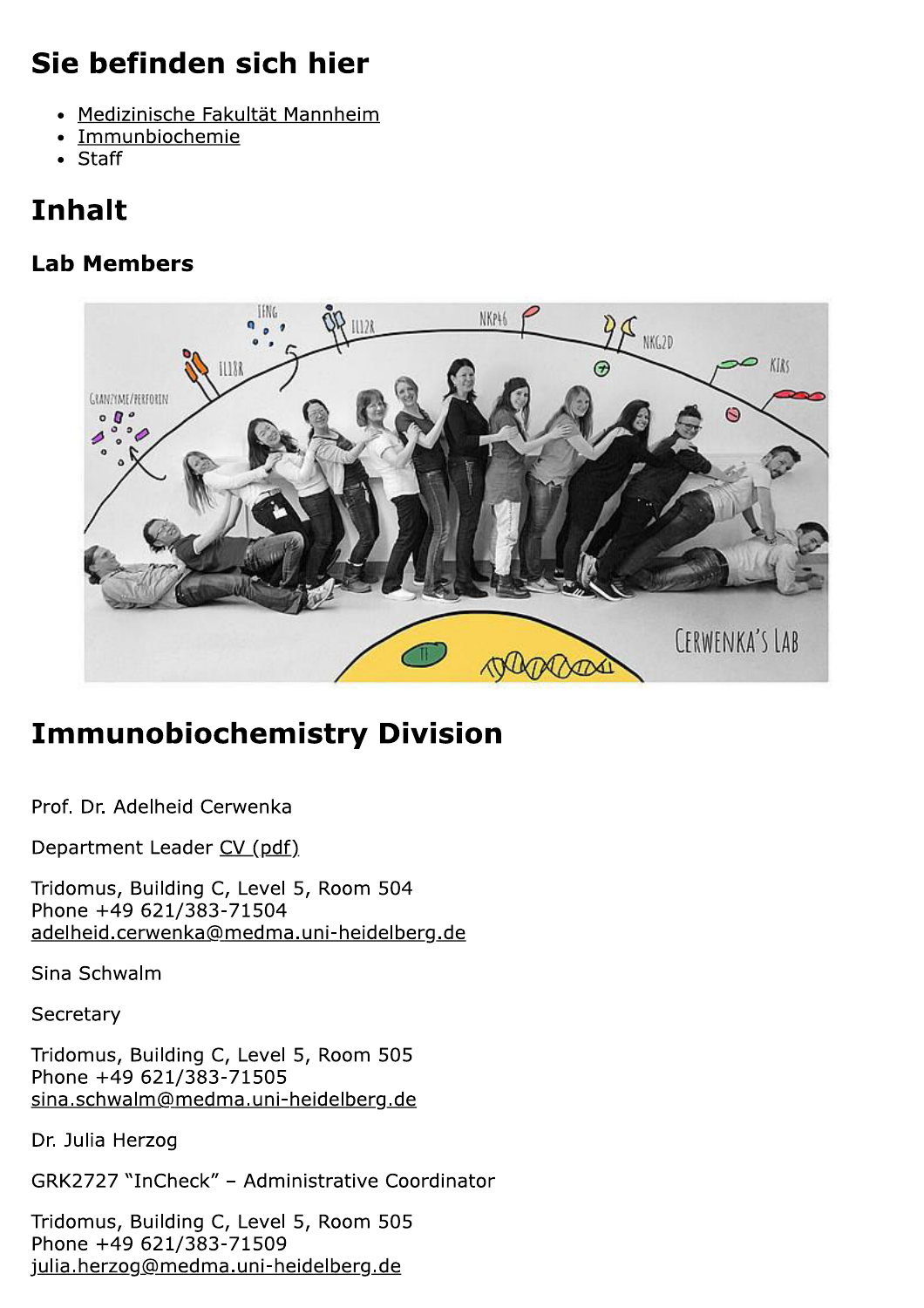### **Team Innate Immunity**

Claus Dobrinski

**Senior Scientist** Office: C5.514 <> 0621/383-71433 claus.dobrinski@medma.uni-heidelberg.de

Dr. Christopher Groth

Postdoc Lab: B3.304 <> 0621/383-71494 o. -71495 Office: C5.503 <> 0621/383-71503 christopher.groth@medma.uni-heidelberg.de

Dr. Kay Klapproth

**Senior Scientist** Lab: B3.304 <> 0621/383-71494 o. -71495 Office: C5.503 <> 0621/383-71503 kay.klapproth@medma.uni-heidelberg.de

Dr. Silvina Romero-Suarez

Postdoc Lab: B3.304 <> 0621/383-71494 o. -71495 Office: C5.512 <> 0621/383-71434 silvina.romero-suarez@medma.uni-heidelberg.de

Dr. Ana Stojanovic

**Senior Scientist** Lab: B3.304 <> 0621/383-71494 o. -71495 Office: C5.502 <> 0621/383-71502 ana.stojanovic@medma.uni-heidelberg.de

Bianca Balzasch

PhD Student Lab: B3.304 <> 0621/383-71494 o. -71495 Office: C5.512 <> 0621/383-71434 bianca.balzasch@medma.uni-heidelberg.de

Francesco Cortopassi

**PhD Student** Lab: B3.304 <> 0621/383-71494 o. -71495 Office: C5.512 <> 0621/383-71434 francesco.cortopassi@medma.uni-heidelberg.de

Irene Garcés Lázaro

**PhD Student** Lab: B3.304 <> 0621/383-71494 o. -71495 Office: C5.501 <> 0621/383-71500 irene.garceslazaro@medma.uni-heidelberg.de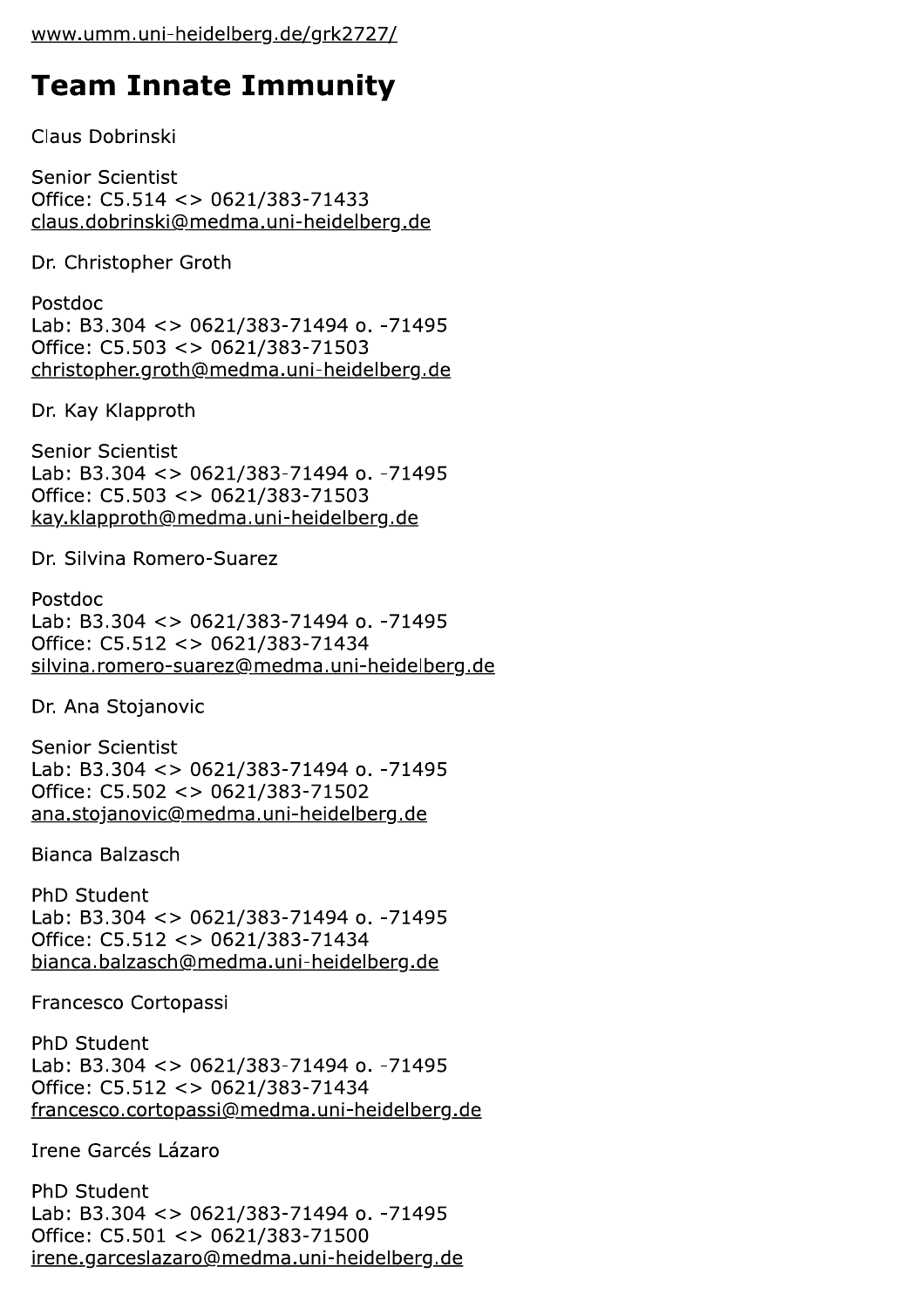#### Tomáš Hofman

PhD Student Lab: B3.304 <> 0621/383-71494 o. -71495 Office: C5.505 <> 0621/383-71500 tomas.hofman@medma.uni-heidelberg.de

Mingeum Jeong

PhD Student Lab: B3.304 <> 0621/383-71494 o. -71495 Office: C5.505 <> 0621/383-71500 mingeum.jeong@medma.uni-heidelberg.de

Sophia Papaioannou

**PhD Student** Lab: B3.304 <> 0621/383-71494 o. -71495 Office: C5.512 <> 0621/383-71434 sophia.papaioannou@medma.uni-heidelberg.de

Jia-Xiang See

PhD Student Telefon 0621/383-71500 jiaxiang.see@medma.uni-heidelberg.de

Andreas von Kries

PhD Student Lab: B3.304 <> 0621/383-71494 o. -71495 Office: C5.512 <> 0621/383-71434 Andreas.vonKries@medma.uni-heidelberg.de

Petra Bugert

**Technical Assistant** Lab: B3.301 < $> 0621/383 - 2416$ Office: C5.505 <> 0621/383-71490 petra.bugert@medma.uni-heidelberg.de

Enver Dalyan Devran

Lab: 0621/383-71680 dalyan.devran@medma.uni-heidelberg.de

Claudia Felbinger

**Technical Assistant** currently in parental leave

Anette Funk

**Technical Assistant** Lab: B3.304 <> 0621/383-71494 o. -71495 Office: C5.505 <> 0621/383-71490 anette.funk@medma.uni-heidelberg.de

Patrick Matei